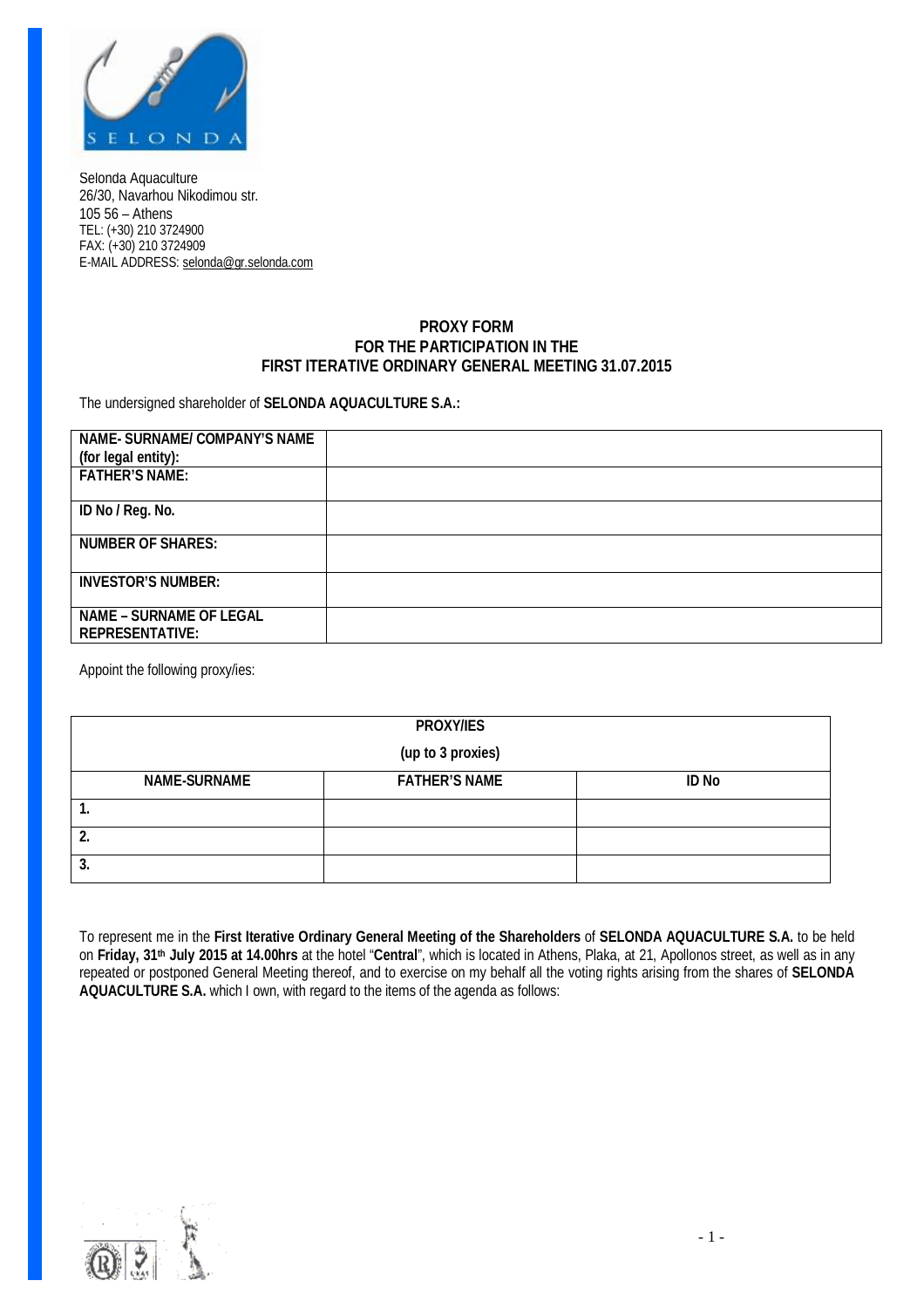

Selonda Aquaculture 26/30, Navarhou Nikodimou str. 105 56 – Athens TEL: (+30) 210 3724900 FAX: (+30) 210 3724909 E-MAIL ADDRESS: [selonda@gr.selonda.com](mailto:selonda@gr.selonda.com)

| <b>ITEMS</b>                                                   | <b>FOR</b> | <b>AGAINST</b> | ABSTENTION | AT<br>ABSOLUTE<br><b>DISCRETION</b> |
|----------------------------------------------------------------|------------|----------------|------------|-------------------------------------|
| No.1 Approval of Contracts and Agreements pursuant to Art. 23a |            |                |            |                                     |
| of the Law 2190/1920.                                          |            |                |            |                                     |
|                                                                |            |                |            |                                     |

Please mark your vote by an √ or Other (to be sufficiently described)

……………………………………………………………………………………………………………………………………………………………...… ……………………………………………………………........................................................................................................................................

(The shareholder who will opt to vote through proxy voting, letting the Proxy to vote according to his own free judgement, should examine *whether he is obliged to notify this authorization pursuant to the Law 3556/2007)* 

I would like to inform you that I have already informed the Proxy/ies regarding the acknowledgement's obligation pursuant to article 28a, par. 3 of the Law 2190/1920.

## **Voting rules if there are more than one (1) Proxy**

*In case of appointment of more than one Proxy the following occur:* 

| All the Proxies act jointly                                                           |  |
|---------------------------------------------------------------------------------------|--|
| All the Proxies act separately                                                        |  |
| If more than one Proxies attend the General Meeting, all the Proxies will act jointly |  |

Please mark your vote by an √

or

Other (to be sufficiently described)

……………………………………………………………………………………………………………………………………………………………...… ……………………………………………………………........................................................................................................................................ The present does not stand if I acknowledge to the Company, at least three (3) days (28.07.2015) prior to the First Iterative Ordinary

General Meeting, a written recall of the present letter.



.../ 07 / 2015